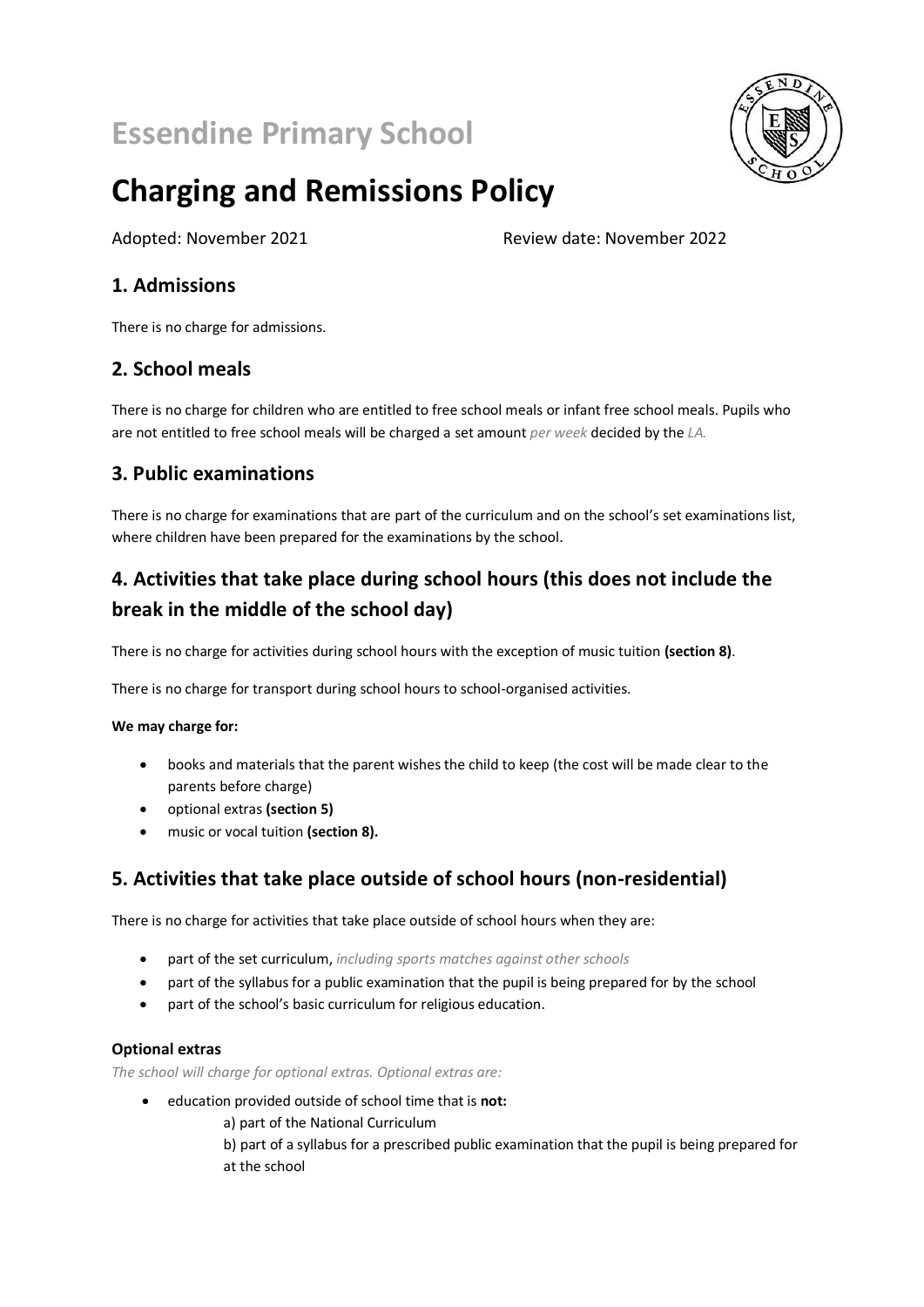c) part of religious education

- examination entry fee(s) if the registered pupil has not been prepared for the examination(s) at the school
- transport that is not taking the pupil to school or to other premises where the local authority or governing body has arranged for the pupil to be provided with education*.*
- board and lodging for a pupil on a residential visit.

#### **The cost of optional extras**

The headteacher will decide when it is necessary to charge for optional activities, and the levels of charge will be set annually by the headteacher on the recommendation of the finance committee. The charges, when determined, will be published on the school's website and appended to this policy.

Any charge made in respect of individual pupils will not exceed the actual cost of providing the optional extra activity, divided equally by the number of pupils participating. In no circumstances will there be an element of subsidy required for any pupils wishing to participate in the activity whose parents are unwilling or unable to pay the full charge **(section 12)**.

When calculating the cost of optional extras an amount may be included in relation to:

- any materials, books, instruments or equipment provided in connection with the optional extra
- non-teaching staff
- teaching staff engaged under contracts for services purely to provide an optional extra, including supply teachers engaged specifically to provide the optional extra
- the cost, or a proportion of the costs, for teaching staff employed to provide tuition in playing a musical instrument, where the tuition is an optional extra.

Participation in any optional extra activity will be on the basis of parental choice and a willingness to pay the charges. The school will need to have the agreement of parents before organising the provision of an optional extra where charges will be made.

# **6. Activities that take place** *partly* **during school hours either on or off site**

Where the majority of a non-residential activity takes place during school hours the charging of the activity will be the same as is outlined in **section 4.**

Travelling time is included in time spent on activity.

In cases where the majority of a non-residential activity takes place outside of school hours the charge cannot include the cost of alternative provision for those pupils who do not wish to participate. So no charge can be made for supply teachers to cover for those teachers who are absent from school accompanying pupils on a visit.

In this case the charging of the activity will be the same as is outlined in **section 5.**

# **7. Residential activities**

#### **Our school will not charge for:**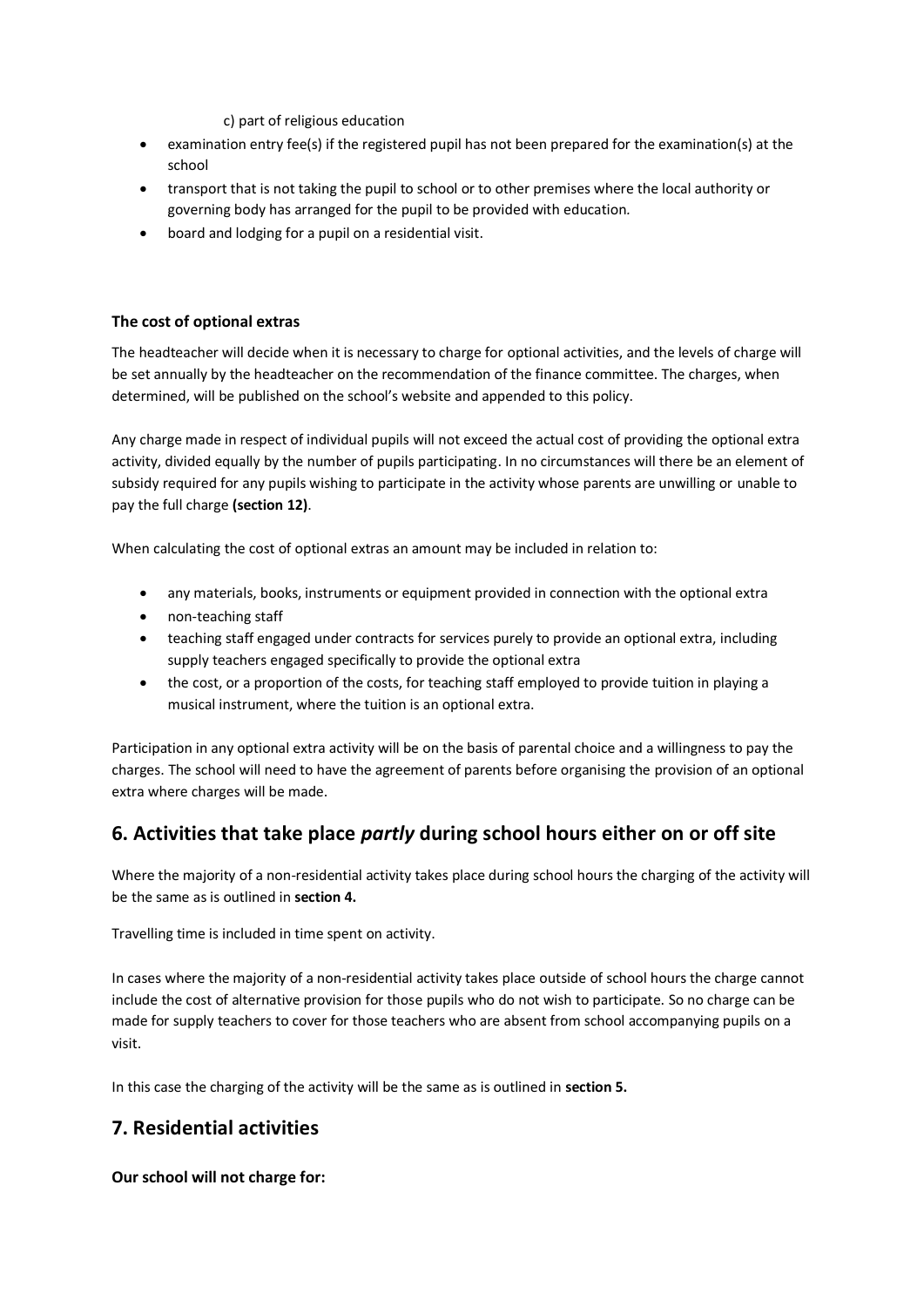- education provided on any visit that takes place during school hours
- education provided on any visit that takes place outside school hours if it is part of the National Curriculum, or part of a syllabus for a prescribed public examination that the pupil is being prepared for at the school, or part of religious education
- supply teachers to cover for those teachers who are absent from school accompanying pupils on a residential visit
- travel costs where the residential activity is classed as being within school hours
- residential activities that take place during school hours.

#### **Our school will charge for:**

#### **Board and lodging**

When any visit has been organised by the school where there may be a cost for board and lodging, parents will be informed of this before the visit takes place. *We will charge anything up to the full cost of board and*  lodging on residential visits, whether it is classified as taking place during school hours or not. **The charge will** not exceed the actual cost. **Parents who can prove they are in receipt of certain benefits may be exempt from paying this cost** (see **section 11** for more guidance on remissions).

#### **Travel**

Travel charges may apply when the residential activity takes place outside of school hours. The amount charged will be calculated to cover the unit cost per pupil. These charges may not apply to those pupils entitled to remissions, but no other pupils will be charged extra to cover those costs.

#### **Activities**

The school may charge for residential activities that fall **outside** of school hours **(see section 5)**.

## **8. Music tuition within school hours**

Essendine Primary School follows government legislation that states that all education provided during school hours must be free; however, music lessons are an exception to this rule.

**Charges will be made if** the teaching is **not** an essential part of either the National Curriculum or a public examination syllabus being followed by the pupil(s), or the first access to the Key Stage 2 Instrumental and Vocal Tuition Programme (Wider Opportunities).

The school may charge for teaching requested by parents and delivered by specialist tutors given to either an individual pupil or groups of any appropriate size (provided that the size of the group is based on sound pedagogical principles) to play a musical instrument or to sing. The cost of these lessons may depend on the size and duration of the class as well as the type of instrument.

**The school will not charge if** the music tuition is part of the National Curriculum or public examination syllabus being followed by the student.

Essendine Primary School is dedicated to ensuring equal opportunities for all pupils including access to specialised music tuition, therefore charges made for music tuition within school hours will be maintained at a very low cost for pupils on free school meals.

There is no charge for vocal or instrumental tuition for children in care. This includes instruments, music books and exam fees.

## **9.School Meals**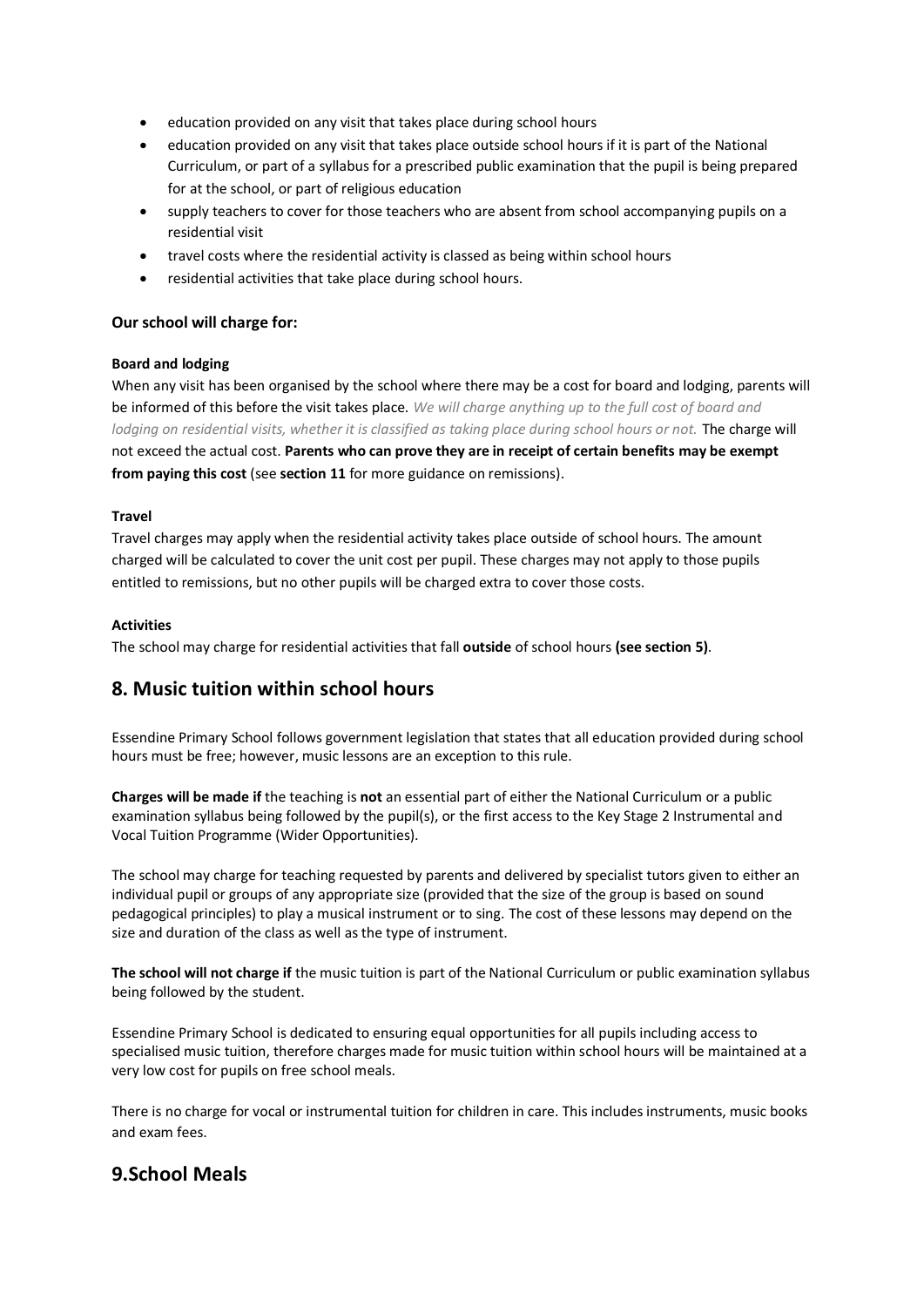Parents and carers are responsible for providing a lunch for their children. This may be provided in the form of:

- Parents paying for a school meal (Nursery, and Years 3-6)
- Universal free school meals (for Reception and Years 1-2)
- Successful application for Free School Meals
- Packed lunch from home (all year groups)
- Lunch at home (in special circumstances)

The school meals service at Essendine School is currently managed by Chartwell Ltd.

The cost of a school meal is £2.15 per day (from 1 September 2021)

In order to manage the service, families are required to commit to one preference, either school meals or packed lunches for each half term. Changes may only be made on the last day of one half-term or the first day of the next, and the office must be informed of this. A Change Form must be signed and will be retained by the school. A copy will be given to the parents as confirmation.

Families will continue to be liable for the cost of school meals if the office is not informed. Parents will have a confirmation receipt as evidence of their having done so. We may ask you to produce this in cases of dispute.

The charge to parents for the school meals will be equal to the actual cost to the school.

We would expect to receive payment weekly.

## **Debt Management**

The school is unable to tolerate debt, as any debts incurred then have to paid from the school budget, which is given to us by the government to pay for the children's education. There is no funding to subsidise school meals and doing so affects whole school community. Due to an unacceptable level of arrears in the past, the school now has no option other than to adopt a less flexible approach to dinner money payments.

- The school is not obliged to provide a school meal where payment has not been made or where authorisation for free school meals has not been received. We will act quickly to address such issues at an early stage, in order to prevent arrears of dinner monies from mounting up to a point where families will find it difficult to pay.
- Families are expected to pay weekly. This will be closely monitored, and where non-payment reaches two weeks, parents will be contacted by telephone.
- If after this telephone call, the school meals are not paid for by the beginning of the 3rd week, we will no longer be able to provide children with school meals and a packed lunch must be provided until the arrears have been paid.
- If children come to school without a packed lunch, parents will be telephoned to either bring one in or take their child home for lunch.
- In exceptional cases, the school may choose to continue to provide meals where parents have advised us of some particular difficulty, but this will be considered on an individual basis and is not a right.
- The school may be able to provide lunch occasionally to children not routinely taking a school meal, but only where the meal is paid for in advance.
- The school will work closely with parents in working out a form of payment plan to help resolve the situation if requested to do so.

We hope that by implementing this debt management policy we are able to help parents manage school dinner money better, reduce the debt to the school and ensure that the funds granted to pay for the children's learning is used in full for that purpose.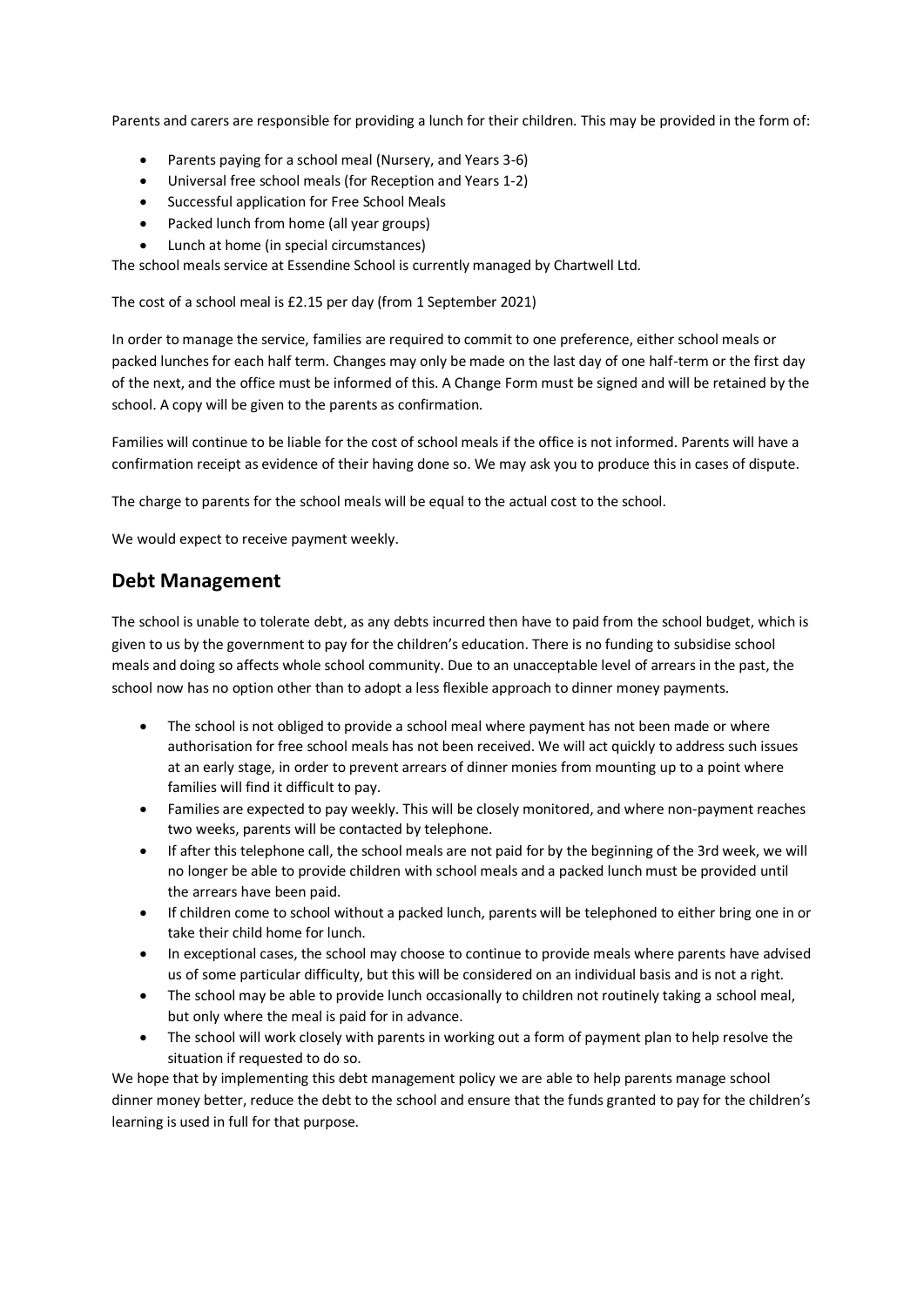## **10. Extended services**

Essendine Primary School is dedicated to providing a well-rounded and extensive education for our students which includes a wide range of extra-curricular activities (extended services). Extended services enable our school to provide:

- high-quality learning opportunities either side of the school day
- ways of intervening early when children are at risk of poor outcomes
- ways of increasing pupil engagement
- ways of improving outcomes and narrowing gaps in outcomes between different groups of pupils.

The total charge will not exceed the cost of providing the activity and no parent will be asked to subsidise others.

## **10. Damage to property and breakages**

Where school property has been wilfully or recklessly damaged by a student or parent the school may charge those responsible for some or all of the cost of repair or replacement.

Where property belonging to a third party has been damaged by a pupil, and the school has been charged, the school may charge some or all of the cost to those responsible.

Whether or not these charges will be made will be decided by the headteacher and dependent on the situation.

## **11. Remissions and concessions**

The school will give consideration to the remission of charges to parents or carers who receive the following support payments:

- Income Support
- Income based Job-seekers Allowance
- Child Tax Credit (where the person is not receiving Working Tax Credit as well)
- Support under part VI of the Immigration and Asylum Act 1999
- Guaranteed Element of State Pension Credit
- Income related employment and support allowance
- Working Tax Credit
- Universal Tax

Children of families who receive these payments are also entitled to free school meals. Parents who are eligible for the remission of charges will be dealt with confidentially.

The headteacher and chair of governors will authorise the remission of charges.

The school may choose to subsidise part or all of the payment of some charges for certain activities and pupils, and this will be determined by the governing body and headteacher.

## **12. Voluntary contributions**

The Governing Body may ask for voluntary contributions to the school for general funds and/or to fund activities that will enrich our pupils' education.